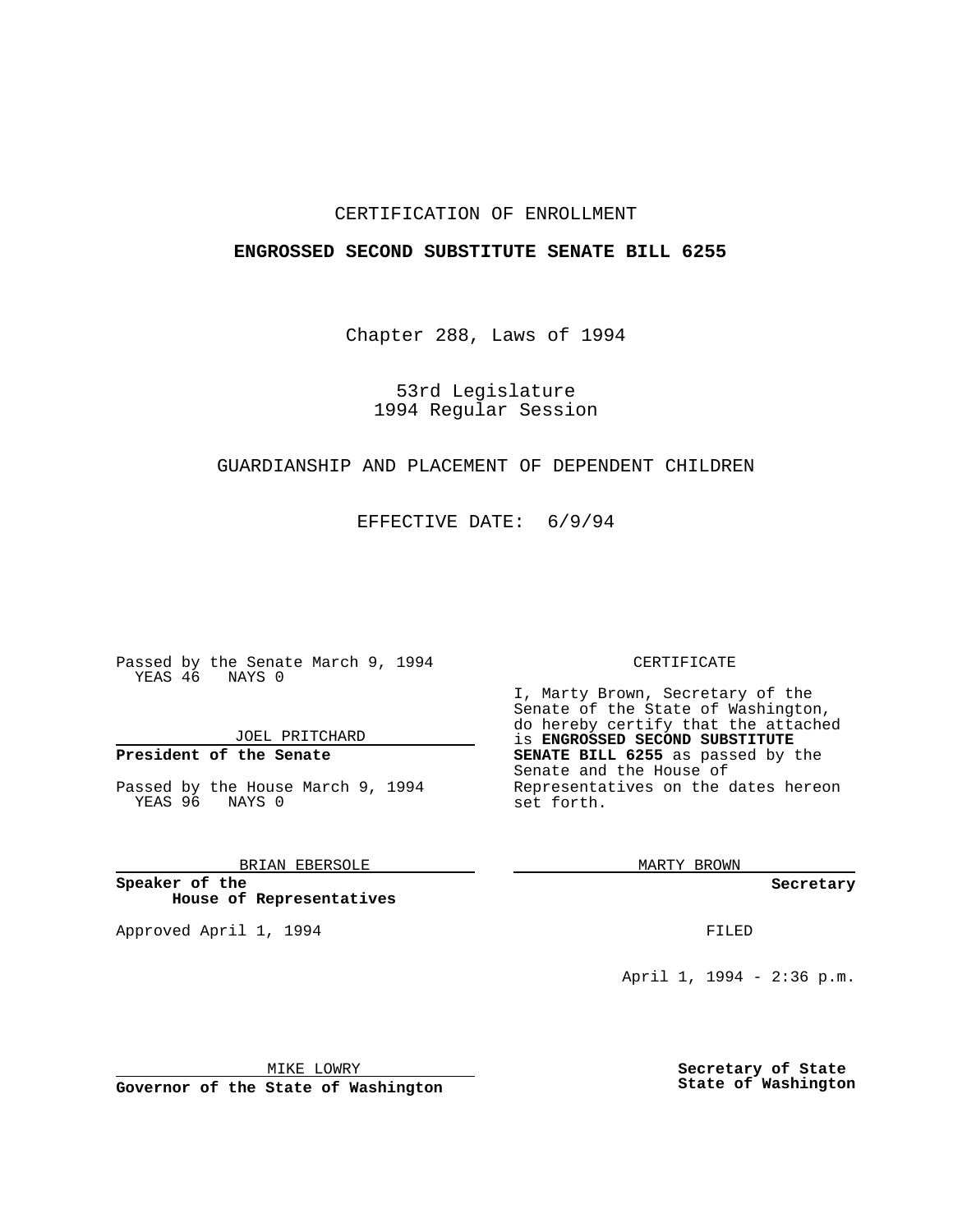# **ENGROSSED SECOND SUBSTITUTE SENATE BILL 6255** \_\_\_\_\_\_\_\_\_\_\_\_\_\_\_\_\_\_\_\_\_\_\_\_\_\_\_\_\_\_\_\_\_\_\_\_\_\_\_\_\_\_\_\_\_\_\_

\_\_\_\_\_\_\_\_\_\_\_\_\_\_\_\_\_\_\_\_\_\_\_\_\_\_\_\_\_\_\_\_\_\_\_\_\_\_\_\_\_\_\_\_\_\_\_

AS RECOMMENDED BY CONFERENCE COMMITTEE

Passed Legislature - 1994 Regular Session

#### **State of Washington 53rd Legislature 1994 Regular Session**

**By** Senate Committee on Ways & Means (originally sponsored by Senators Talmadge, Wojahn, Haugen, Winsley and McAuliffe; by request of Attorney General)

Read first time 02/08/94.

 AN ACT Relating to permanency planning and guardianship for dependent children; and amending RCW 13.34.030, 13.34.120, 74.14C.070, 13.34.130, 13.34.145, 13.34.231, 13.34.232, 13.34.233, 13.34.234, and 13.34.236.

5 BE IT ENACTED BY THE LEGISLATURE OF THE STATE OF WASHINGTON:

6 **Sec. 1.** RCW 13.34.030 and 1993 c 241 s 1 are each amended to read 7 as follows:

8 For purposes of this chapter:

9 (1) "Child" and "juvenile" means any individual under the age of 10 eighteen years( $(+)$ ).

 (2) "Current placement episode" means the period of time that begins with the most recent date that the child was removed from the home of the parent, guardian, or legal custodian for purposes of 14 placement in out-of-home care and continues until the child returns home, an adoption decree or guardianship order is entered, or the dependency is dismissed, whichever occurs soonest. If the most recent 17 date of removal occurred prior to the filing of a dependency petition under this chapter or after filing but prior to entry of a disposition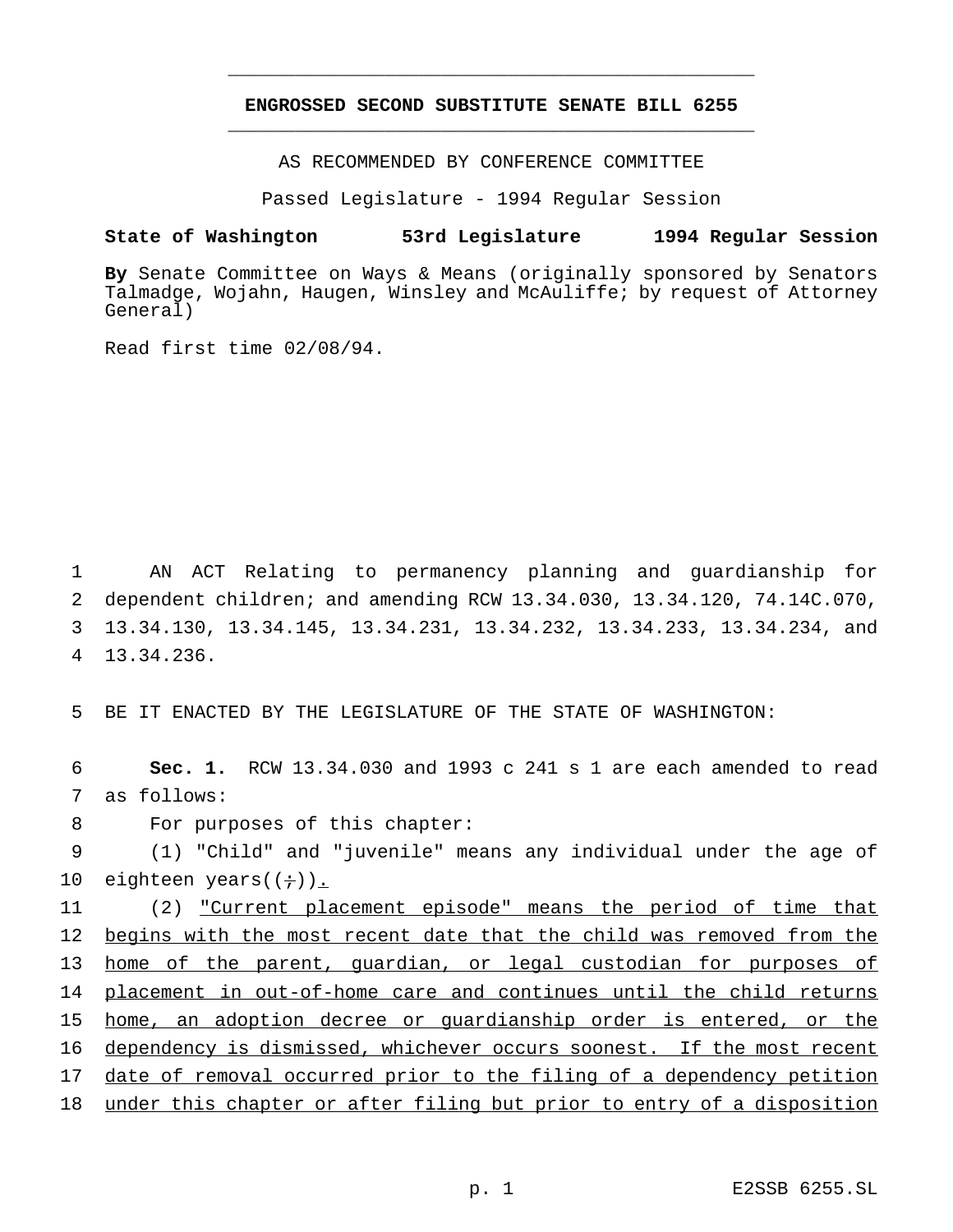1 order, such time periods shall be included when calculating the length of a child's current placement episode.

 (3) "Dependency guardian" means the person, nonprofit corporation, 4 or Indian tribe appointed by the court pursuant to RCW 13.34.232 for the limited purpose of assisting the court in the supervision of the dependency.

(4) "Dependent child" means any child:

 (a) Who has been abandoned; that is, where the child's parent, guardian, or other custodian has evidenced either by statement or conduct, a settled intent to forego, for an extended period, all parental rights or all parental responsibilities despite an ability to do so;

 (b) Who is abused or neglected as defined in chapter 26.44 RCW by a person legally responsible for the care of the child;

 (c) Who has no parent, guardian, or custodian capable of adequately caring for the child, such that the child is in circumstances which constitute a danger of substantial damage to the child's psychological or physical development; or

 (d) Who has a developmental disability, as defined in RCW 71A.10.020 and whose parent, guardian, or legal custodian together with the department determines that services appropriate to the child's needs can not be provided in the home. However, (a), (b), and (c) of this subsection may still be applied if other reasons for removal of 24 the child from the home exist( $(+)$ ).

 ( $(\frac{43}{})$ ) (5) "Guardian" means the person or agency that: (a) Has been appointed as the guardian of a child in a legal proceeding other than a proceeding under this chapter; and (b) has the legal right to 28 custody of the child pursuant to such appointment. The term "guardian" shall not include a "dependency guardian" appointed pursuant to a 30 proceeding under this chapter.

 (6) "Guardian ad litem" means a person, appointed by the court to represent the best interest of a child in a proceeding under this chapter, or in any matter which may be consolidated with a proceeding under this chapter. A "court-appointed special advocate" appointed by the court to be the guardian ad litem for the child, or to perform substantially the same duties and functions as a guardian ad litem, shall be deemed to be guardian ad litem for all purposes and uses of 38 this chapter( $(i)$ ).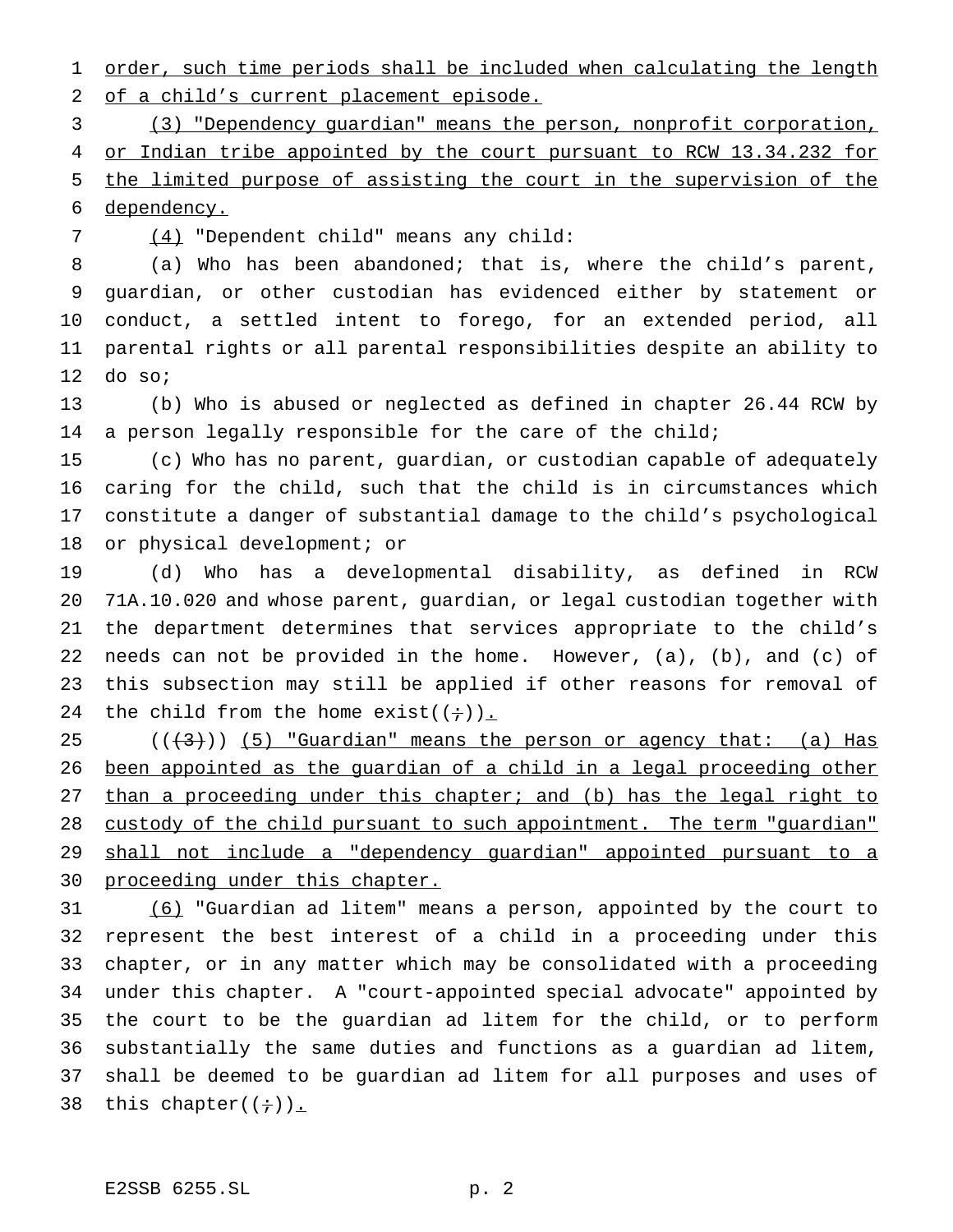$((+4))$   $(7)$  "Guardian ad litem program" means a court-authorized volunteer program, which is or may be established by the superior court of the county in which such proceeding is filed, to manage all aspects of volunteer guardian ad litem representation for children alleged or found to be dependent. Such management shall include but is not limited to: Recruitment, screening, training, supervision, assignment, and discharge of volunteers.

 (8) "Out-of-home care" means placement in a foster family home or 9 group care facility licensed pursuant to chapter 74.15 RCW or placement 10 in a home, other than that of the child's parent, guardian, or legal 11 custodian, not required to be licensed pursuant to chapter 74.15 RCW. 12 (9) "Preventive services" means family preservation services, as 13 defined in RCW 74.14C.010, and other reasonably available services 14 capable of preventing the need for out-of-home placement while 15 protecting the child.

 **Sec. 2.** RCW 13.34.120 and 1993 c 412 s 8 are each amended to read as follows:

 (1) To aid the court in its decision on disposition, a social study, consisting of a written evaluation of matters relevant to the disposition of the case, shall be made by the person or agency filing the petition. The study shall include all social records and may also include facts relating to the child's cultural heritage, and shall be made available to the court. The court shall consider the social file, social study, guardian ad litem report, the court-appointed special advocates report, if any, and any reports filed by a party at the disposition hearing in addition to evidence produced at the fact- finding hearing. At least ten working days before the disposition hearing, the department shall mail to the parent and his or her attorney a copy of the agency's social study and proposed service plan, which shall be in writing or in a form understandable to the parents or custodians. In addition, the department shall provide an opportunity for parents to review and comment on the plan at the community service office. If the parents disagree with the agency's plan or any part thereof, the parents shall submit to the court at least twenty-four hours before the hearing, in writing, or signed oral statement, an alternative plan to correct the problems which led to the finding of dependency. This section shall not interfere with the right of the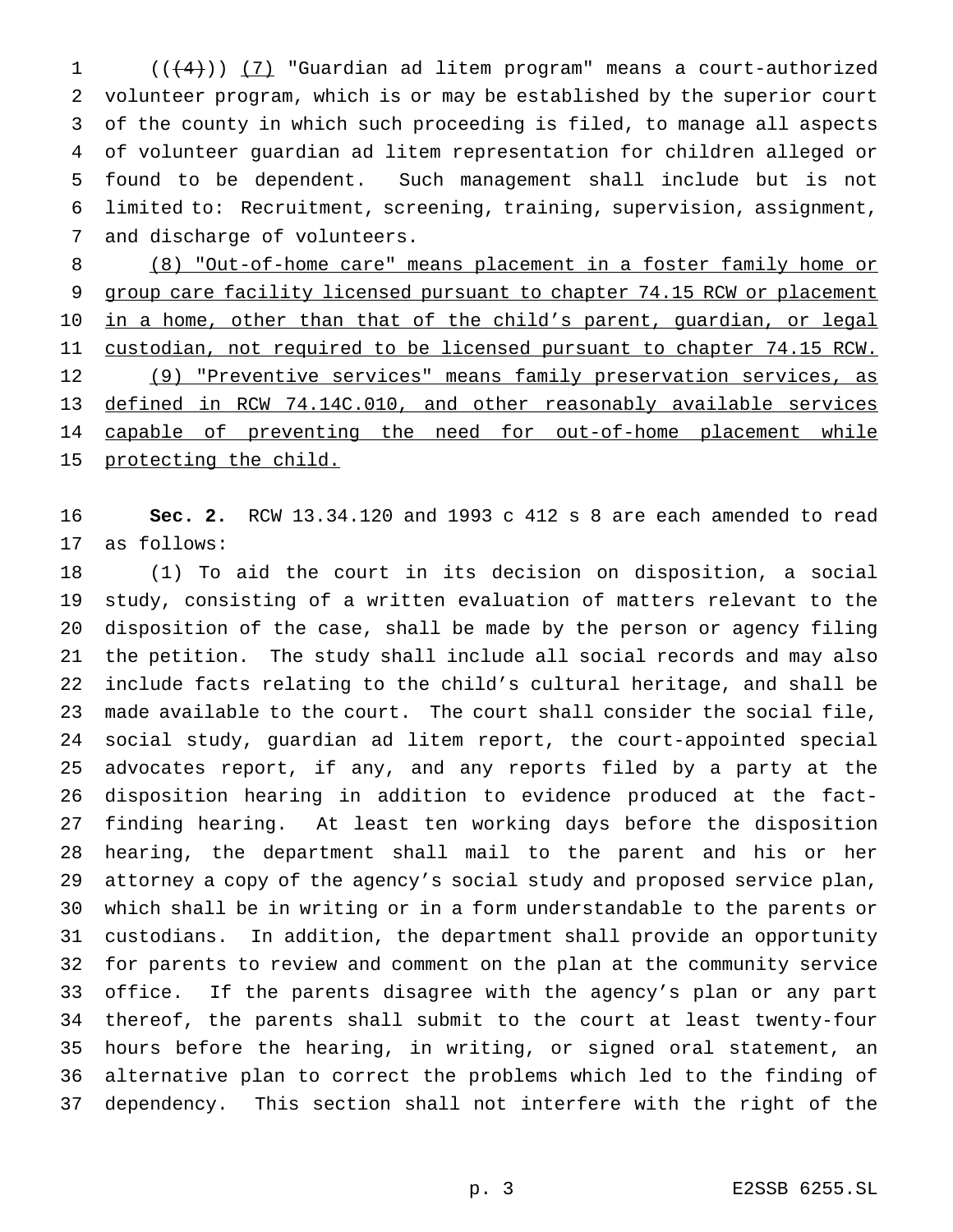parents or custodians to submit oral arguments regarding the disposition plan at the hearing.

 (2) In addition to the requirements set forth in subsection (1) of this section, a predisposition study to the court in cases of dependency alleged pursuant to RCW 13.34.030(2) (b) or (c) shall contain the following information:

 (a) A statement of the specific harm or harms to the child that intervention is designed to alleviate;

 (b) A description of the specific programs, for both the parents and child, that are needed in order to prevent serious harm to the child; the reasons why such programs are likely to be useful; the availability of any proposed services; and the agency's overall plan for ensuring that the services will be delivered;

 (c) If removal is recommended, a full description of the reasons why the child cannot be protected adequately in the home, including a description of any previous efforts to work with the parents and the child in the home; the in-home treatment programs which have been 18 considered and rejected; the preventive services that have been offered 19 or provided and have failed to prevent the need for out-of-home 20 placement, unless the health, safety, and welfare of the child cannot 21 be protected adequately in the home; and the parents' attitude toward placement of the child;

 (d) A statement of the likely harms the child will suffer as a result of removal. This section should include an exploration of the nature of the parent-child attachment and the meaning of separation and loss to both the parents and the child;

 (e) A description of the steps that will be taken to minimize harm to the child that may result if separation occurs; and

 (f) Behavior that will be expected before determination that supervision of the family or placement is no longer necessary.

 **Sec. 3.** RCW 74.14C.070 and 1992 c 214 s 9 are each amended to read as follows:

33 After July 1, 1993, the secretary of social and health services, or 34 the secretary's regional designee, may transfer funds appropriated for 35 foster care services to purchase family preservation services and other 36 preventive services for children at imminent risk of foster care placement. The secretary shall notify the appropriate committees of the senate and house of representatives of any transfers under this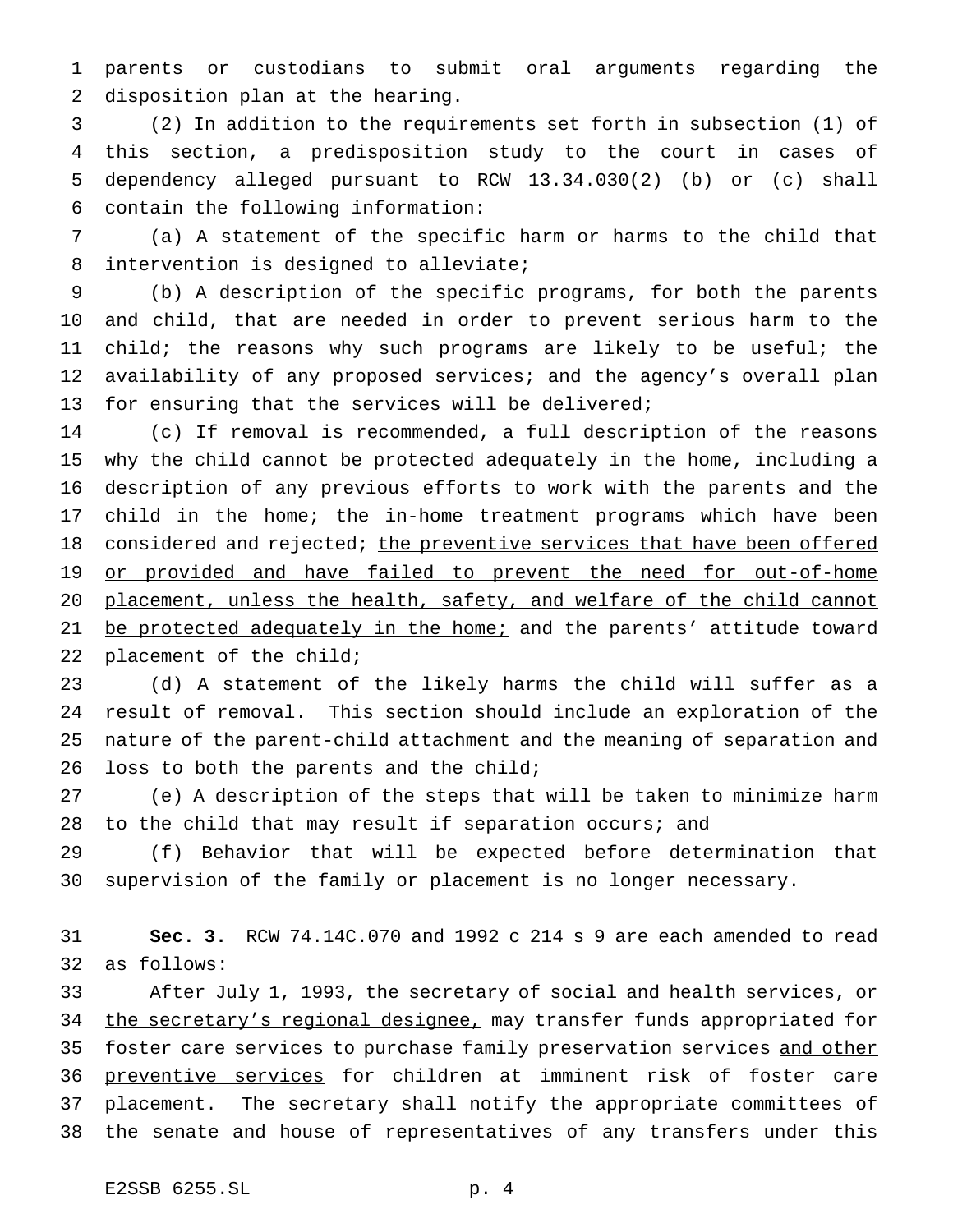section. The secretary shall include caseload, expenditure, cost avoidance, identified improvements to the foster care system, and outcome data related to the transfer in the notification.

 **Sec. 4.** RCW 13.34.130 and 1992 c 145 s 14 are each amended to read as follows:

 If, after a fact-finding hearing pursuant to RCW 13.34.110, ((as 7 now or hereafter amended, ) it has been proven by a preponderance of the evidence that the child is dependent within the meaning of RCW 9 13.34.030( $(\frac{2}{2})$ ); after consideration of the predisposition report prepared pursuant to RCW 13.34.110 and after a disposition hearing has been held pursuant to RCW 13.34.110, the court shall enter an order of disposition pursuant to this section.

 (1) The court shall order one of the following dispositions of the case:

 (a) Order a disposition other than removal of the child from his or her home, which shall provide a program designed to alleviate the immediate danger to the child, to mitigate or cure any damage the child has already suffered, and to aid the parents so that the child will not be endangered in the future. In selecting a program, the court should choose those services that least interfere with family autonomy, provided that the services are adequate to protect the child.

 (b) Order that the child be removed from his or her home and ordered into the custody, control, and care of a relative or the department of social and health services or a licensed child placing agency for placement in a foster family home or group care facility licensed pursuant to chapter 74.15 RCW or in a home not required to be licensed pursuant to chapter 74.15 RCW. Unless there is reasonable cause to believe that the safety or welfare of the child would be jeopardized or that efforts to reunite the parent and child will be hindered, such child shall be placed with a grandparent, brother, sister, stepbrother, stepsister, uncle, aunt, or first cousin with whom the child has a relationship and is comfortable, and who is willing and available to care for the child. An order for out-of-home placement may be made only if the court finds that reasonable efforts have been made to prevent or eliminate the need for removal of the child from the child's home and to make it possible for the child to return home, specifying the services that have been provided to the child and the 38 child's parent, guardian, or legal custodian, and that preventive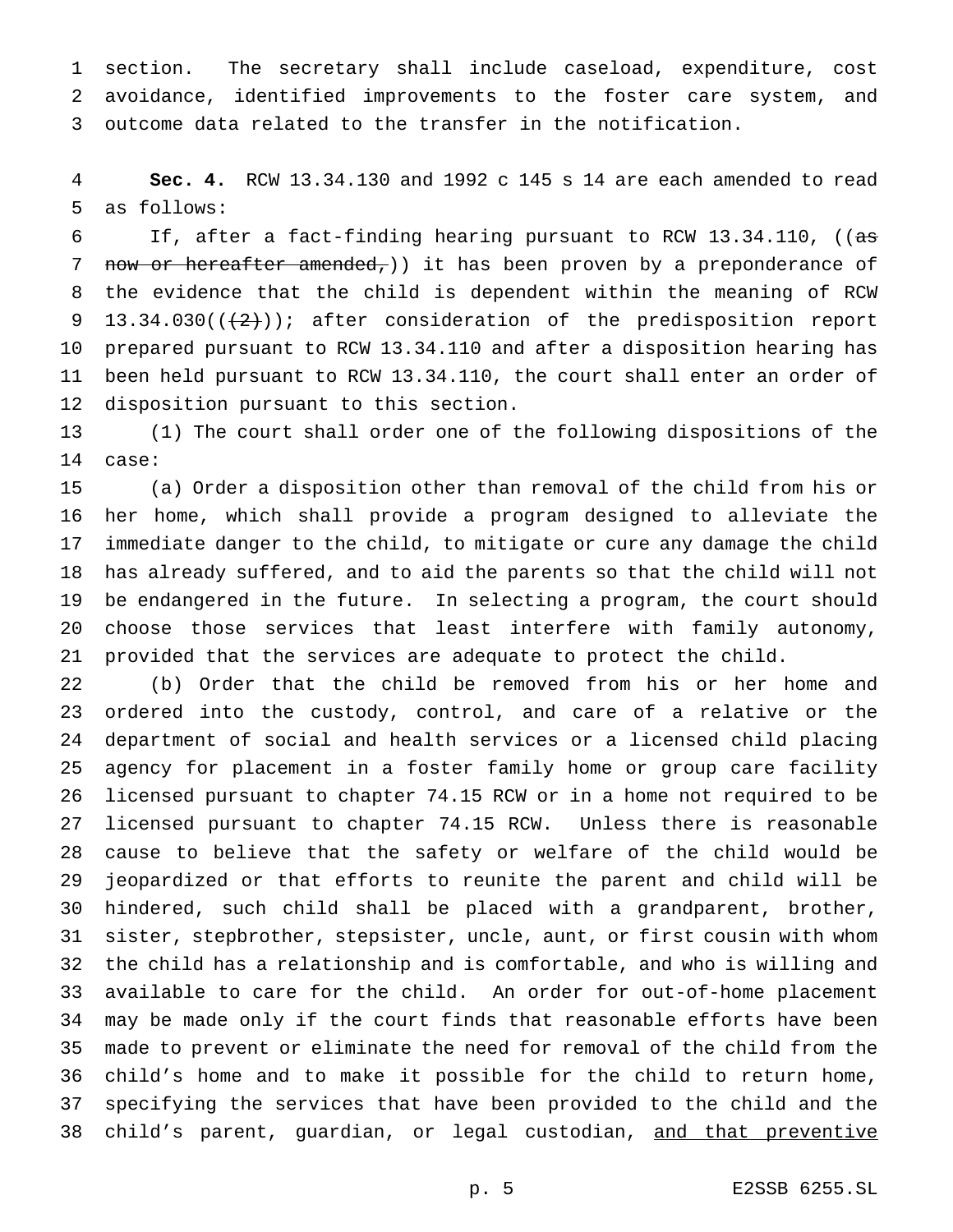services have been offered or provided and have failed to prevent the need for out-of-home placement, unless the health, safety, and welfare

3 of the child cannot be protected adequately in the home, and that:

 (i) There is no parent or guardian available to care for such child;

 (ii) The parent, guardian, or legal custodian is not willing to take custody of the child;

 (iii) A manifest danger exists that the child will suffer serious abuse or neglect if the child is not removed from the home and an order under RCW 26.44.063 would not protect the child from danger; or

 (iv) The extent of the child's disability is such that the parent, guardian, or legal custodian is unable to provide the necessary care for the child and the parent, guardian, or legal custodian has determined that the child would benefit from placement outside of the home.

 (2) If the court has ordered a child removed from his or her home pursuant to subsection (1)(b) of this section, the court may order that a petition seeking termination of the parent and child relationship be filed if the court finds it is recommended by the supervising agency, that it is in the best interests of the child and that it is not reasonable to provide further services to reunify the family because the existence of aggravated circumstances make it unlikely that services will effectuate the return of the child to the child's parents in the near future. In determining whether aggravated circumstances exist, the court shall consider one or more of the following:

 (a) Conviction of the parent of rape of the child in the first, second, or third degree as defined in RCW 9A.44.073, 9A.44.076, and 9A.44.079;

 (b) Conviction of the parent of criminal mistreatment of the child in the first or second degree as defined in RCW 9A.42.020 and 9A.42.030;

 (c) Conviction of the parent of one of the following assault crimes, when the child is the victim: Assault in the first or second degree as defined in RCW 9A.36.011 and 9A.36.021 or assault of a child in the first or second degree as defined in RCW 9A.36.120 or 9A.36.130; (d) Conviction of the parent of murder, manslaughter, or homicide 37 by abuse of the child's other parent, sibling, or another child;

 (e) A finding by a court that a parent is a sexually violent predator as defined in RCW 71.09.020;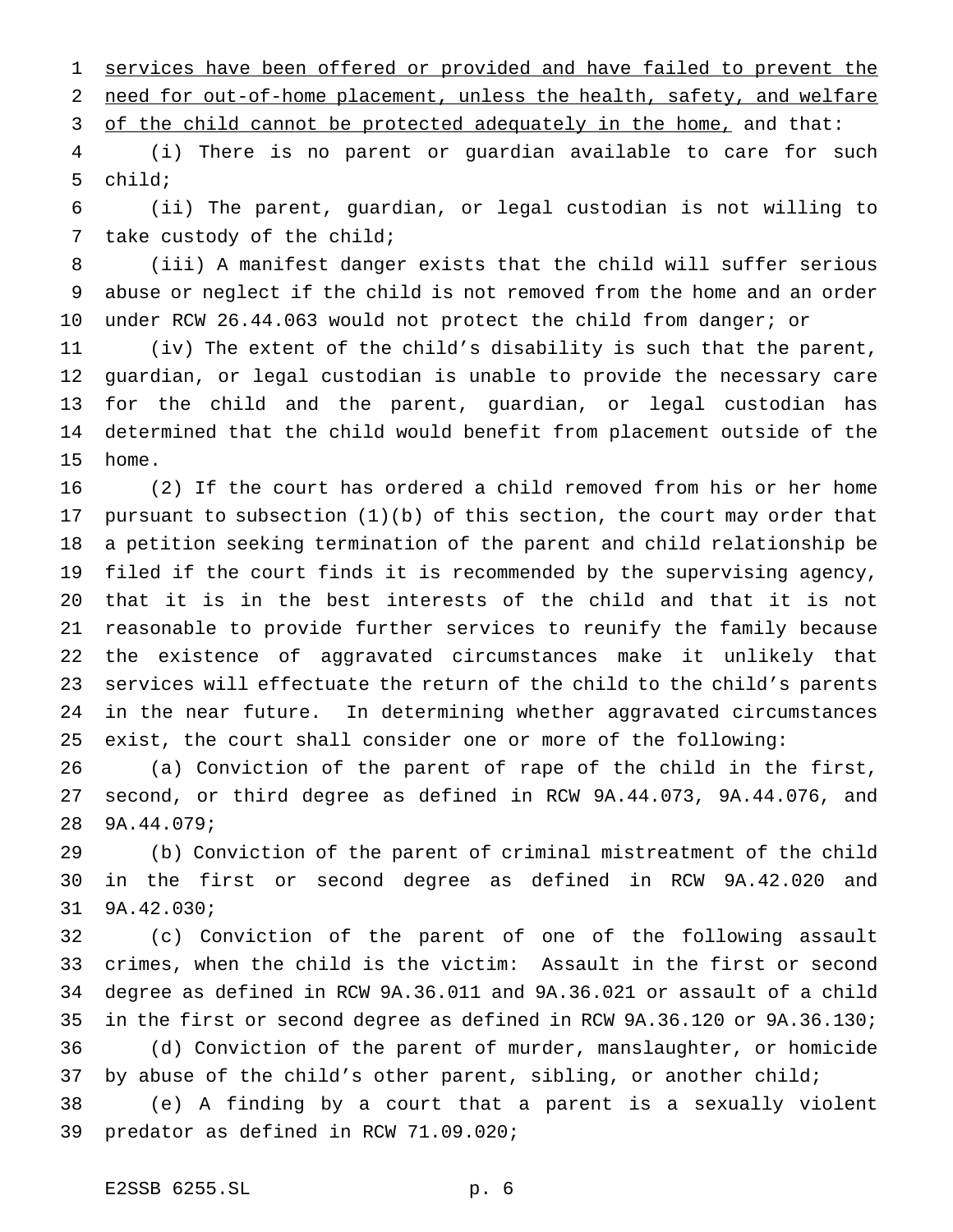(f) Failure of the parent to complete available treatment ordered under this chapter or the equivalent laws of another state, where such failure has resulted in a prior termination of parental rights to another child and the parent has failed to effect significant change in the interim.

 (3) Whenever a child is ordered removed from the child's home, the agency charged with his or her care shall provide the court with:

 (a) ((A permanent plan of care that may include one of the following: Return of the child to the home of the child's parent, adoption, guardianship, or long-term placement with a relative or in 11 foster care with a written agreement.)) A permanency plan of care that 12 shall identify one of the following outcomes as a primary goal and may 13 identify additional outcomes as alternative goals: Return of the child 14 to the home of the child's parent, guardian, or legal custodian; 15 adoption; guardianship; or long-term relative or foster care, until the child is age eighteen, with a written agreement between the parties and 17 the care provider.

 (b) Unless the court has ordered, pursuant to subsection (2) of this section, that a termination petition be filed, a specific plan as to where the child will be placed, what steps will be taken to return the child home, and what actions the agency will take to maintain parent-child ties. All aspects of the plan shall include the goal of achieving permanence for the child.

 (i) The agency plan shall specify what services the parents will be offered in order to enable them to resume custody, what requirements the parents must meet in order to resume custody, and a time limit for each service plan and parental requirement.

 (ii) The agency shall be required to encourage the maximum parent- child contact possible, including regular visitation and participation by the parents in the care of the child while the child is in placement. Visitation may be limited or denied only if the court determines that such limitation or denial is necessary to protect the child's health, safety, or welfare.

 (iii) A child shall be placed as close to the child's home as possible, preferably in the child's own neighborhood, unless the court finds that placement at a greater distance is necessary to promote the child's or parents' well-being.

 (iv) The agency charged with supervising a child in placement shall provide all reasonable services that are available within the agency,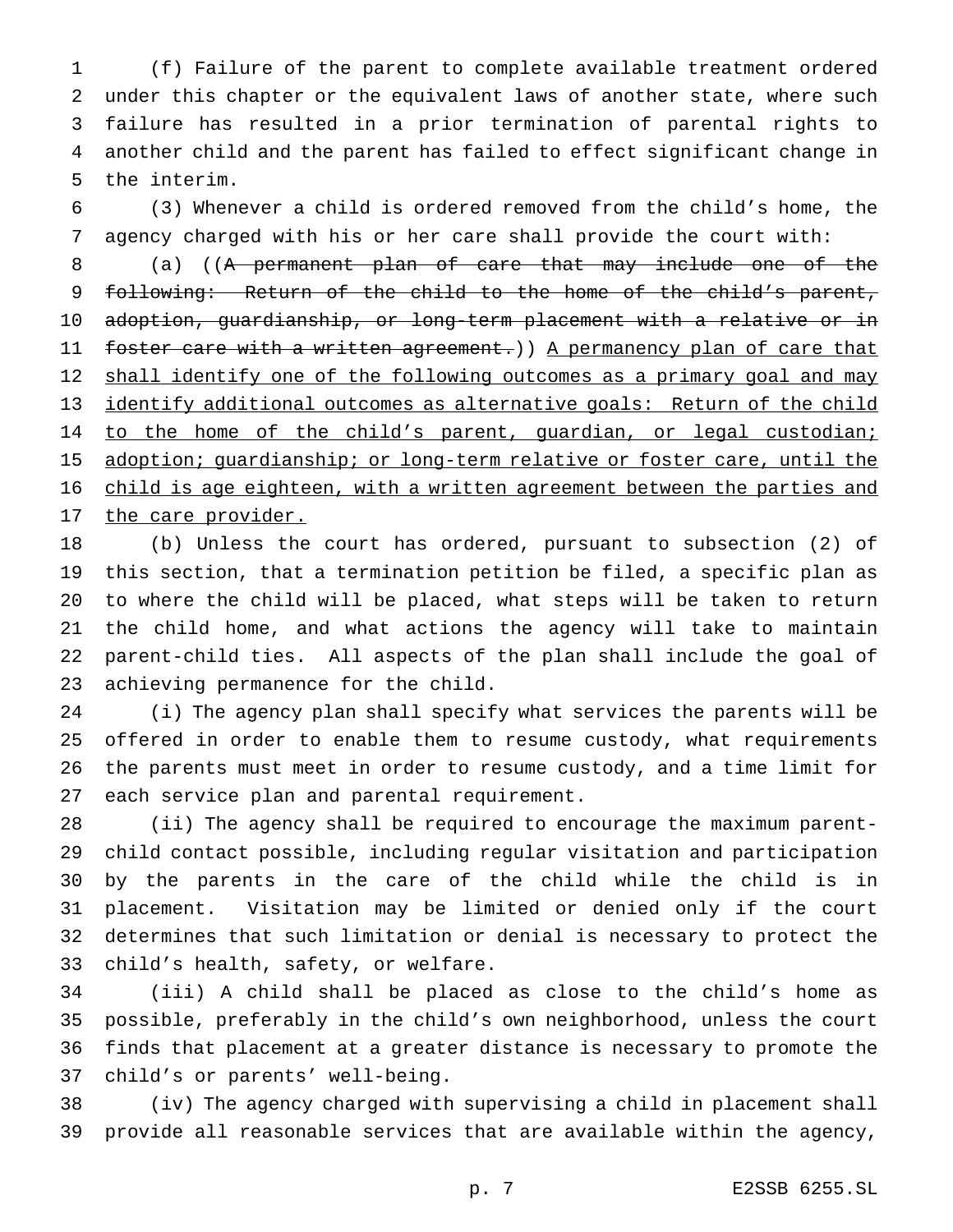or within the community, or those services which the department of social and health services has existing contracts to purchase. It shall report to the court if it is unable to provide such services.

 (c) If the court has ordered, pursuant to subsection (2) of this section, that a termination petition be filed, a specific plan as to where the child will be placed, what steps will be taken to achieve permanency for the child, services to be offered or provided to the child, and, if visitation would be in the best interests of the child, a recommendation to the court regarding visitation between parent and child pending a fact-finding hearing on the termination petition. The agency shall not be required to develop a plan of services for the parents or provide services to the parents.

 (4) If there is insufficient information at the time of the disposition hearing upon which to base a determination regarding the suitability of a proposed placement with a relative, the child shall remain in foster care and the court shall direct the supervising agency to conduct necessary background investigations as provided in chapter 74.15 RCW and report the results of such investigation to the court within thirty days. However, if such relative appears otherwise suitable and competent to provide care and treatment, the criminal history background check need not be completed before placement, but as soon as possible after placement. Any placements with relatives, pursuant to this section, shall be contingent upon cooperation by the relative with the agency case plan and compliance with court orders related to the care and supervision of the child including, but not limited to, court orders regarding parent-child contacts and any other conditions imposed by the court. Noncompliance with the case plan or court order shall be grounds for removal of the child from the relative's home, subject to review by the court.

 (5) Except for children whose cases are reviewed by a citizen review board under chapter 13.70 RCW, the status of all children found to be dependent shall be reviewed by the court at least every six months from the beginning date of the placement episode or the date dependency is established, whichever is first, at a hearing in which it shall be determined whether court supervision should continue. The review shall include findings regarding the agency and parental completion of disposition plan requirements, and if necessary, revised permanency time limits.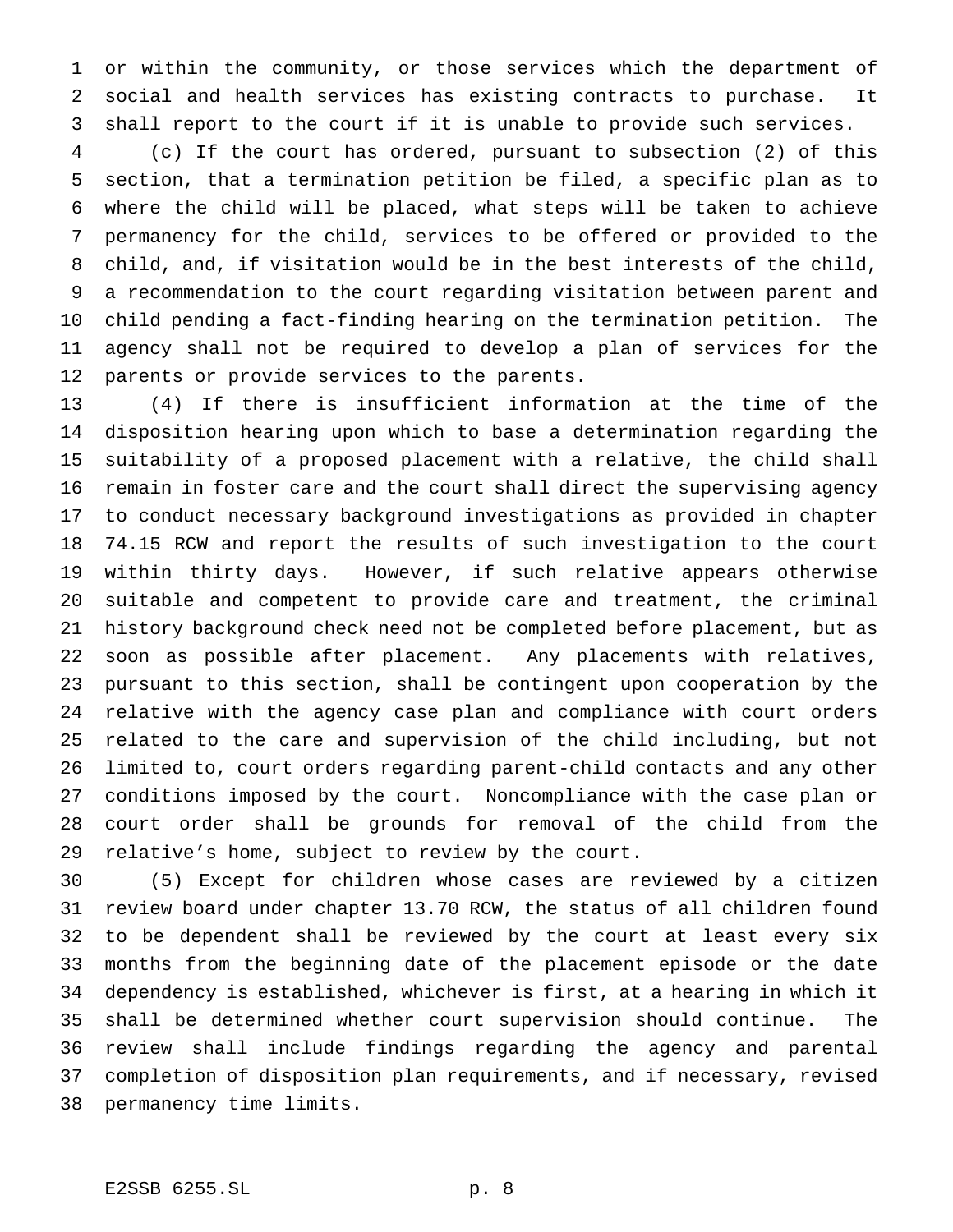(a) A child shall not be returned home at the review hearing unless the court finds that a reason for removal as set forth in this section no longer exists. The parents, guardian, or legal custodian shall report to the court the efforts they have made to correct the conditions which led to removal. If a child is returned, casework supervision shall continue for a period of six months, at which time there shall be a hearing on the need for continued intervention.

 (b) If the child is not returned home, the court shall establish in writing:

 (i) Whether reasonable services have been provided to or offered to the parties to facilitate reunion, specifying the services provided or offered;

 (ii) Whether the child has been placed in the least-restrictive setting appropriate to the child's needs, including whether consideration has been given to placement with the child's relatives; (iii) Whether there is a continuing need for placement and whether the placement is appropriate;

 (iv) Whether there has been compliance with the case plan by the 19 child, the child's parents, and the agency supervising the placement; (v) Whether progress has been made toward correcting the problems that necessitated the child's placement in out-of-home care;

 (vi) Whether the parents have visited the child and any reasons why visitation has not occurred or has been infrequent;

 (vii) Whether additional services are needed to facilitate the return of the child to the child's parents; if so, the court shall 26 order that reasonable services be offered specifying such services; and (viii) The projected date by which the child will be returned home or other permanent plan of care will be implemented.

 (c) The court at the review hearing may order that a petition seeking termination of the parent and child relationship be filed.

 **Sec. 5.** RCW 13.34.145 and 1993 c 412 s 1 are each amended to read as follows:

33 (1) ((In all cases where a child has been placed in substitute care 34 for at least fifteen months, the agency having custody of the child shall prepare a permanency plan and present it in a hearing held before the court no later than eighteen months following commencement of the 37 placement episode.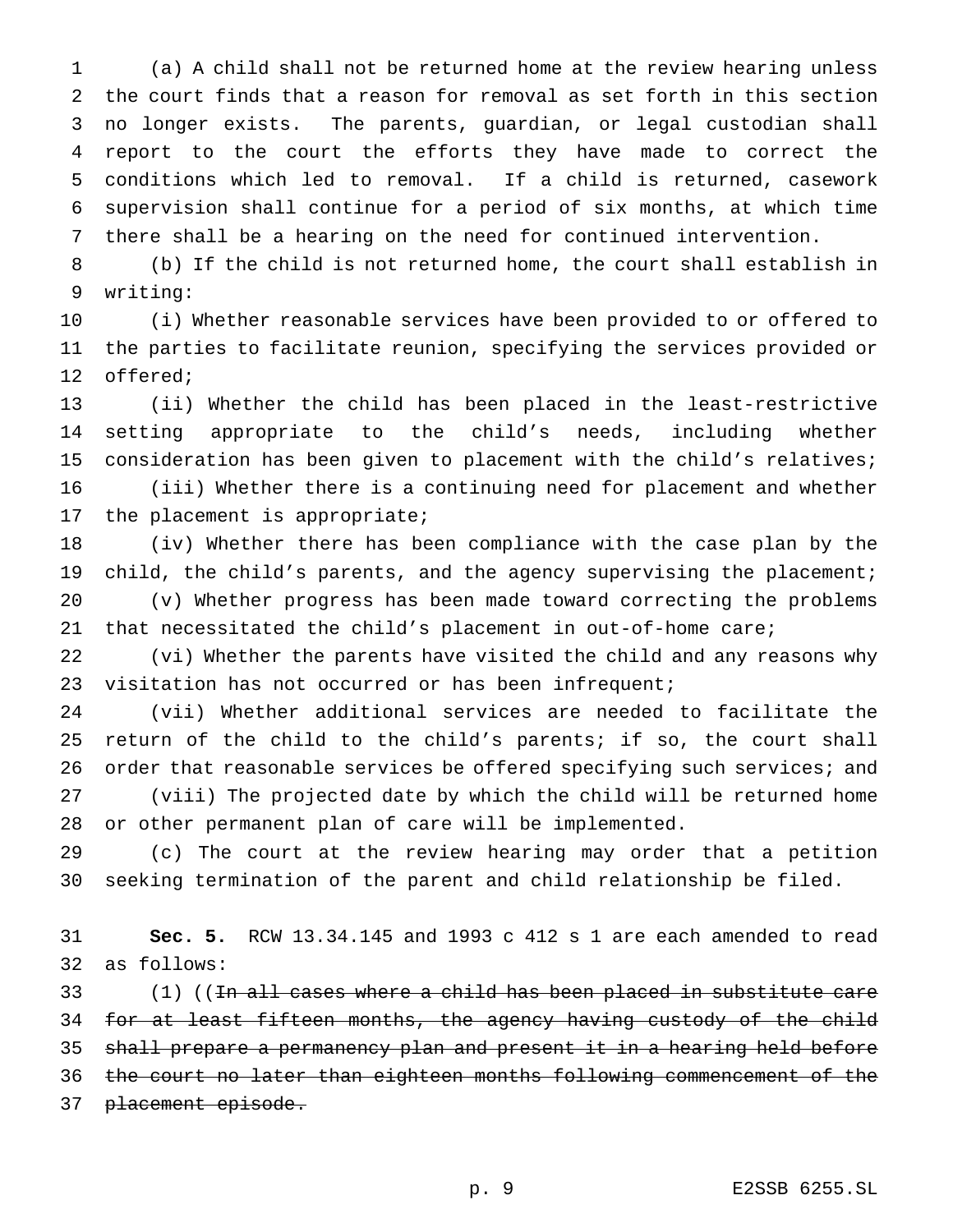(2) At the permanency planning hearing, the court shall enter 2 findings as required by RCW  $13.34.130(5)$ . In addition the court shall: (a) Approve a permanency plan which shall include one of the following: Adoption, guardianship, placement of the child in the home of the child's parent, relative placement with written permanency plan, or family foster care with written permanency agreement; (b) require filing of a petition for termination of parental rights; or (c) dismiss 8 the dependency, unless the court finds, based on clear, cogent, and convincing evidence, that it is in the best interest of the child to 10 continue the dependency beyond eighteen months, based on the permanency plan. Extensions may only be granted in increments of twelve months or 12 <del>less.</del>)) A permanency plan shall be developed no later than sixty days 13 from the time the supervising agency assumes responsibility for providing services, including placing the child, or at the time of a 15 hearing under RCW 13.34.130, whichever occurs first. The permanency planning process continues until a permanency planning goal is achieved 17 or dependency is dismissed. The planning process shall include reasonable efforts to return the child to the parent's home.

19 (a) Whenever a child is placed in out-of-home care pursuant to RCW 13.34.130, the agency that has custody of the child shall provide the court with a written permanency plan of care directed towards securing 22 a safe, stable, and permanent home for the child as soon as possible. The plan shall identify one of the following outcomes as the primary goal and may also identify additional outcomes as alternative goals: 25 Return of the child to the home of the child's parent, guardian, or legal custodian; adoption; guardianship; or long-term relative or foster care, until the child is age eighteen, with a written agreement between the parties and the care provider.

29 (b) The identified outcomes and goals of the permanency plan may 30 change over time based upon the circumstances of the particular case. (c) Permanency planning goals should be achieved at the earliest possible date, preferably before the child has been in out-of-home care for fifteen months.

 (2)(a) For children ten and under, a permanency planning hearing shall be held in all cases where the child has remained in out-of-home 36 care for at least nine months and an adoption decree or guardianship 37 order has not previously been entered. The hearing shall take place no later than twelve months following commencement of the current placement episode.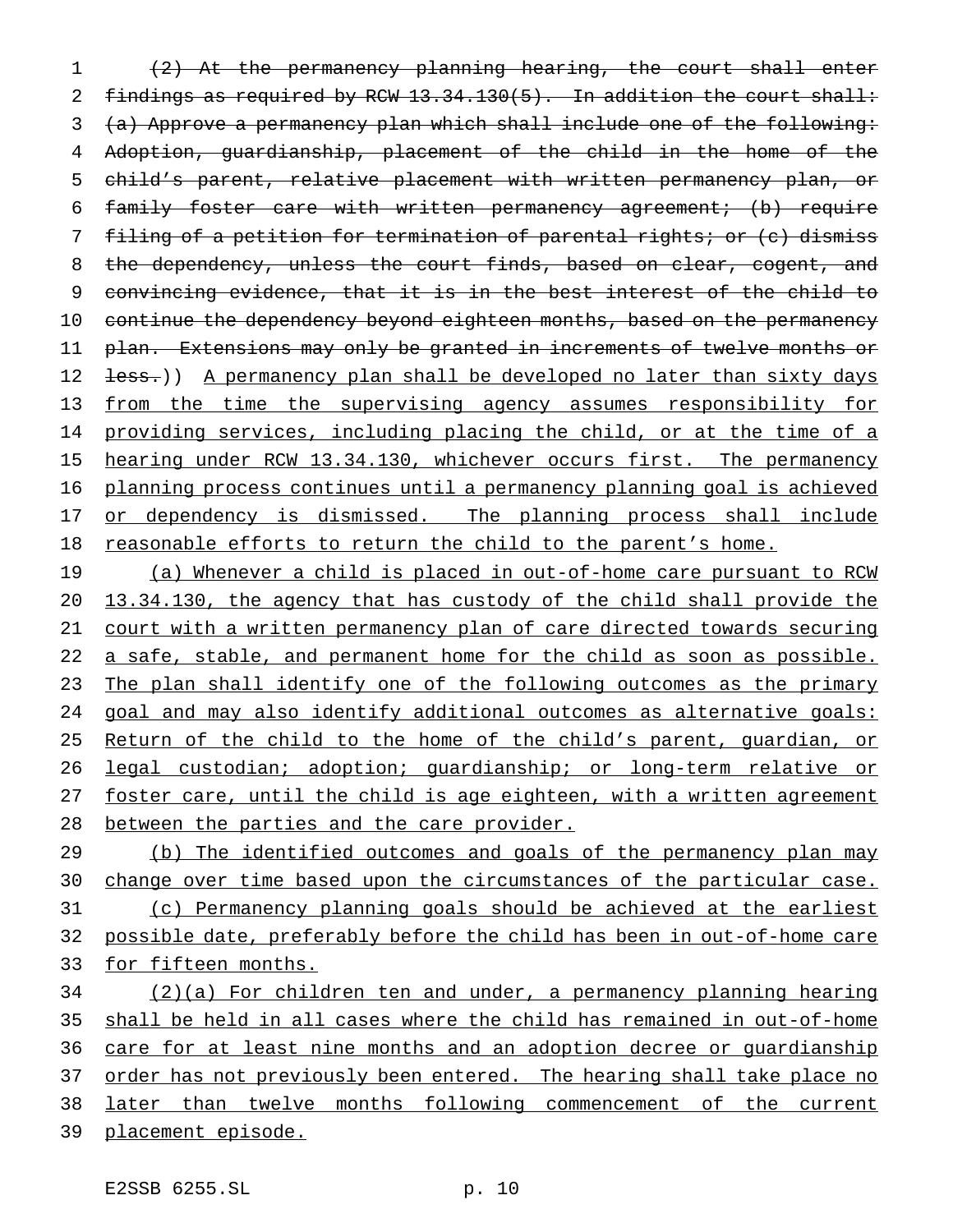(b) For children over ten, a permanency planning hearing shall be held in all cases where the child has remained in out-of-home care for at least fifteen months and an adoption decree or guardianship order 4 has not previously been entered. The hearing shall take place no later than eighteen months following commencement of the current placement episode.

 (3) Whenever a child is removed from the home of a dependency guardian or long-term relative or foster care provider, and the child is not returned to the home of the parent, guardian, or legal custodian 10 but is placed in out-of-home care, a permanency planning hearing shall take place no later than twelve or eighteen months, as provided in 12 subsection (2) of this section, following the date of removal unless, 13 prior to the hearing, the child returns to the home of the dependency guardian or long-term care provider, the child is placed in the home of 15 the parent, guardian, or legal custodian, an adoption decree or guardianship order is entered, or the dependency is dismissed.

 (4) No later than ten working days prior to the permanency planning hearing, the agency having custody of the child shall submit a written 19 permanency plan to the court and shall mail a copy of the plan to all parties and their legal counsel, if any.

 (5) At the permanency planning hearing, the court shall enter findings as required by RCW 13.34.130(5) and shall review the 23 permanency plan prepared by the agency. If a goal of long-term foster 24 or relative care has been achieved prior to the permanency planning hearing, the court shall review the child's status to determine whether the placement and the plan for the child's care remain appropriate. In 27 cases where the primary permanency planning goal has not yet been achieved, the court shall inquire regarding the reasons why the primary goal has not been achieved and determine what needs to be done to make 30 it possible to achieve the primary goal. In all cases, the court shall:

# (a)(i) Order the permanency plan prepared by the agency to be implemented; or

 (ii) Modify the permanency plan, and order implementation of the modified plan; and

 (b)(i) Order the child returned home only if the court finds that a reason for removal as set forth in RCW 13.34.130 no longer exists; or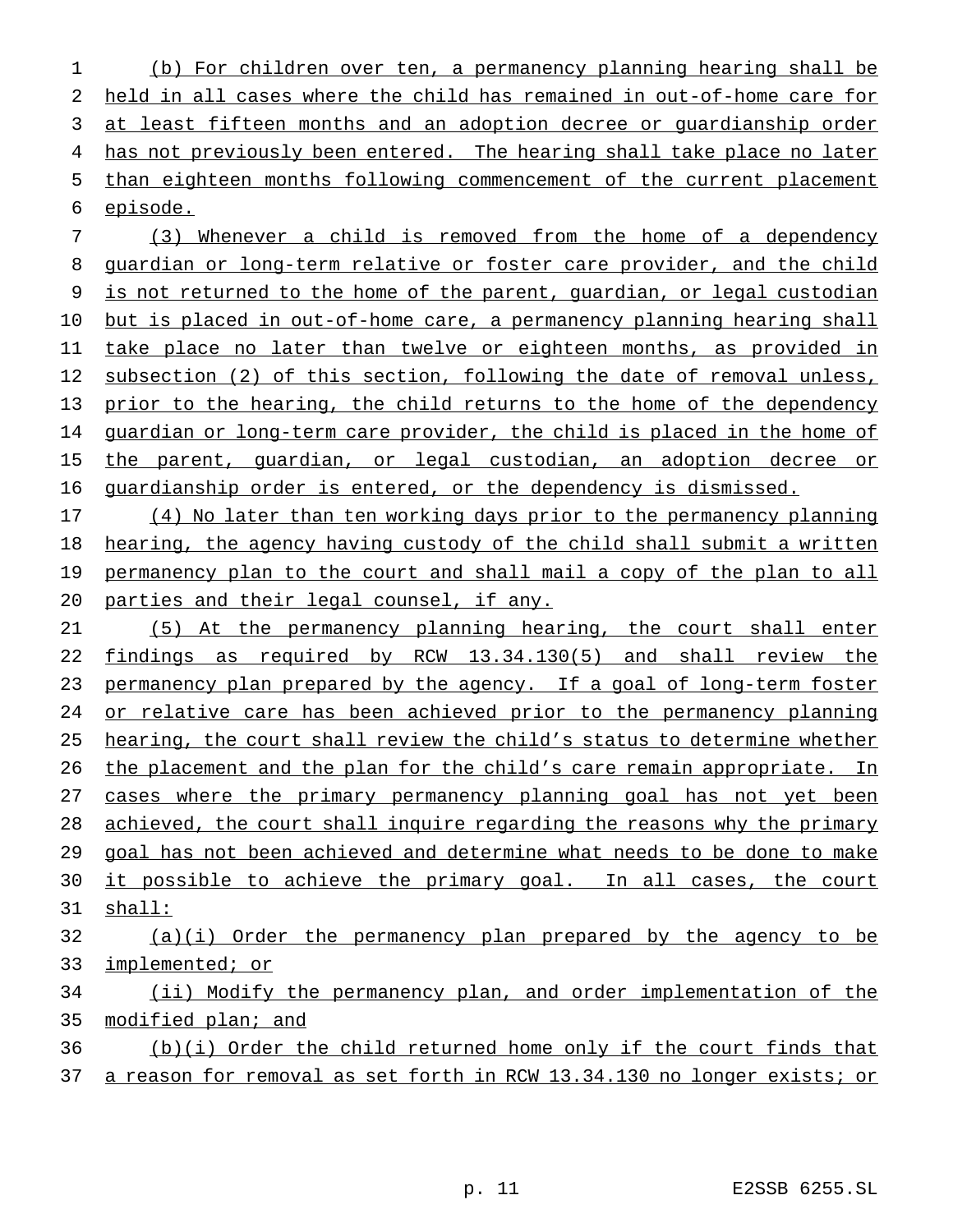(ii) Order the child to remain in out-of-home care for a limited specified time period while efforts are made to implement the permanency plan.

 (6) If the court orders the child returned home, casework supervision shall continue for at least six months, at which time a review hearing shall be held pursuant to RCW 13.34.130(5), and the court shall determine the need for continued intervention.

 (7) Following the first permanency planning hearing, the court shall hold a further permanency planning hearing in accordance with 10 this section at least once every twelve months until a permanency planning goal is achieved or the dependency is dismissed, whichever occurs first.

 (8) Except as otherwise provided in RCW 13.34.235, the status of all dependent children shall continue to be reviewed by the court at 15 least once every six months, in accordance with RCW 13.34.130(5), until the dependency is dismissed. Prior to the second permanency planning 17 hearing, the agency that has custody of the child shall consider whether to file a petition for termination of parental rights.

19 (9) Nothing in this chapter may be construed to limit the ability of the agency that has custody of the child to file a petition for termination of parental rights or a guardianship petition at any time 22 following the establishment of dependency. Upon the filing of such a petition, a fact-finding hearing shall be scheduled and held in accordance with this chapter unless the agency requests dismissal of the petition prior to the hearing or unless the parties enter an agreed order terminating parental rights, establishing guardianship, or 27 otherwise resolving the matter.

 (10) The approval of a permanency plan that does not contemplate return of the child to the parent does not relieve the supervising agency of its obligation to provide reasonable services, under this chapter, intended to effectuate the return of the child to the parent, including but not limited to, visitation rights.

 (11) Nothing in this chapter may be construed to limit the procedural due process rights of any party in a termination or guardianship proceeding filed under this chapter.

 **Sec. 6.** RCW 13.34.231 and 1981 c 195 s 2 are each amended to read as follows: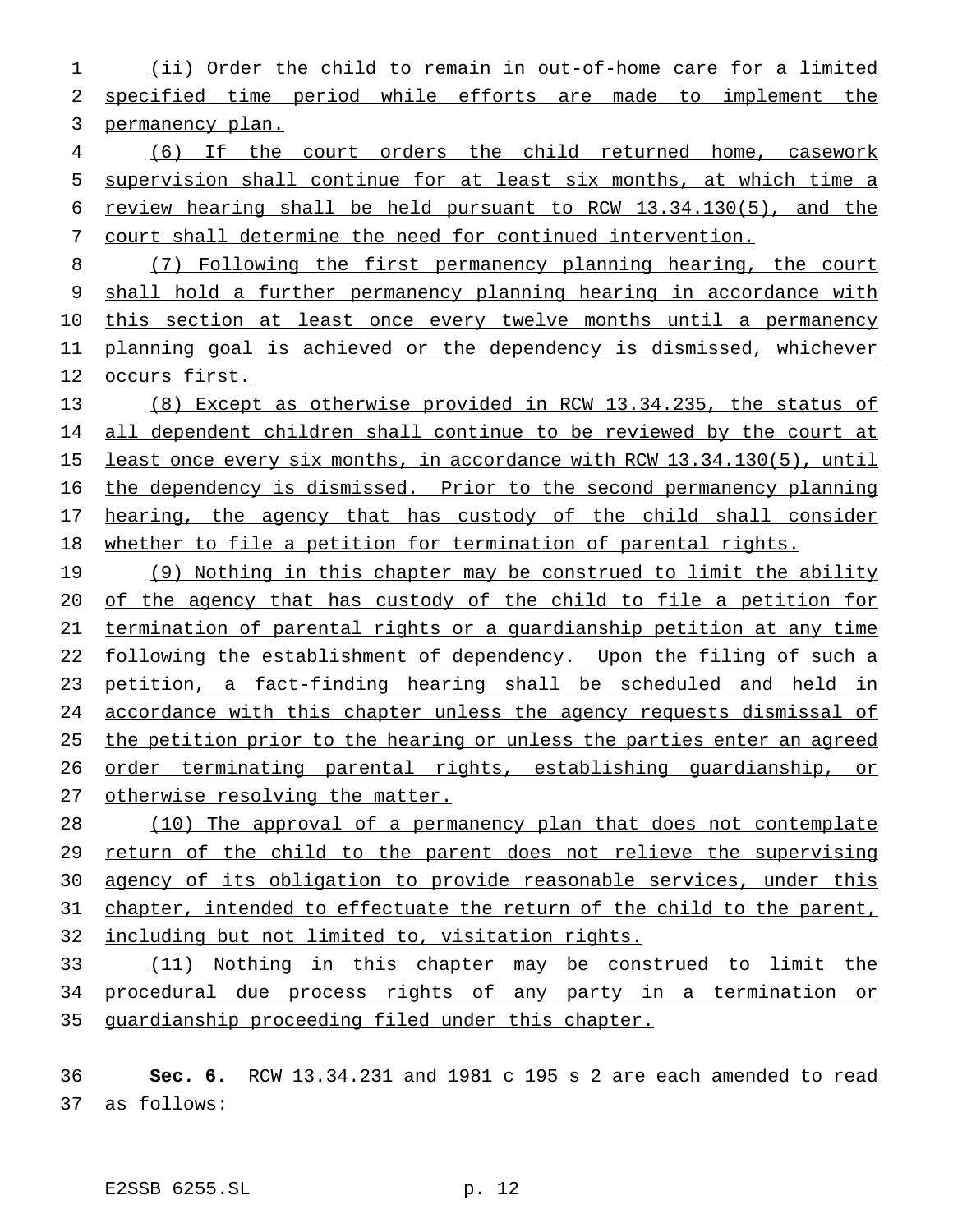1 At the hearing on a dependency guardianship petition, all parties have the right to present evidence and cross examine witnesses. The rules of evidence apply to the conduct of the hearing. A guardianship 4 ((may)) shall be established if the court finds by a preponderance of the evidence that:

 (1) The child has been found to be a dependent child under RCW 7  $13.34.030((\frac{12}{1}));$ 

 (2) A dispositional order has been entered pursuant to RCW 13.34.130;

 (3) The child has been removed or will, at the time of the hearing, have been removed from the custody of the parent for a period of at least six months pursuant to a finding of dependency under RCW 13 13.34.030( $(\frac{+2}{2})$ );

 (4) The services ordered under RCW 13.34.130 have been offered or provided and all necessary services, reasonably available, capable of correcting the parental deficiencies within the foreseeable future have been offered or provided;

 (5) There is little likelihood that conditions will be remedied so that the child can be returned to the parent in the near future; and (6) A guardianship, rather than termination of the parent-child 21 relationship or continuation of ((the child's current dependent 22 status)) efforts to return the child to the custody of the parent, 23 would be in the best interest of the  $((\text{family}))$  child.

 **Sec. 7.** RCW 13.34.232 and 1993 c 412 s 4 are each amended to read as follows:

 (1) If the court has made a finding under RCW 13.34.231, it shall 27 enter an order establishing a dependency guardianship for the child. The order shall:

 $((+1))$  (a) Appoint a person or agency to serve as dependency 30 guardian for the limited purpose of assisting the court to supervise 31 the dependency;

 $((+2))$  (b) Specify the <u>dependency</u> guardian's rights and responsibilities concerning the care, custody, and control of the 34 child. A dependency guardian shall not have the authority to consent to the child's adoption;

 ( $(\frac{43}{})$ ) (c) Specify the dependency guardian's authority, if any, 37 to receive, invest, and expend funds, benefits, or property belonging to the child;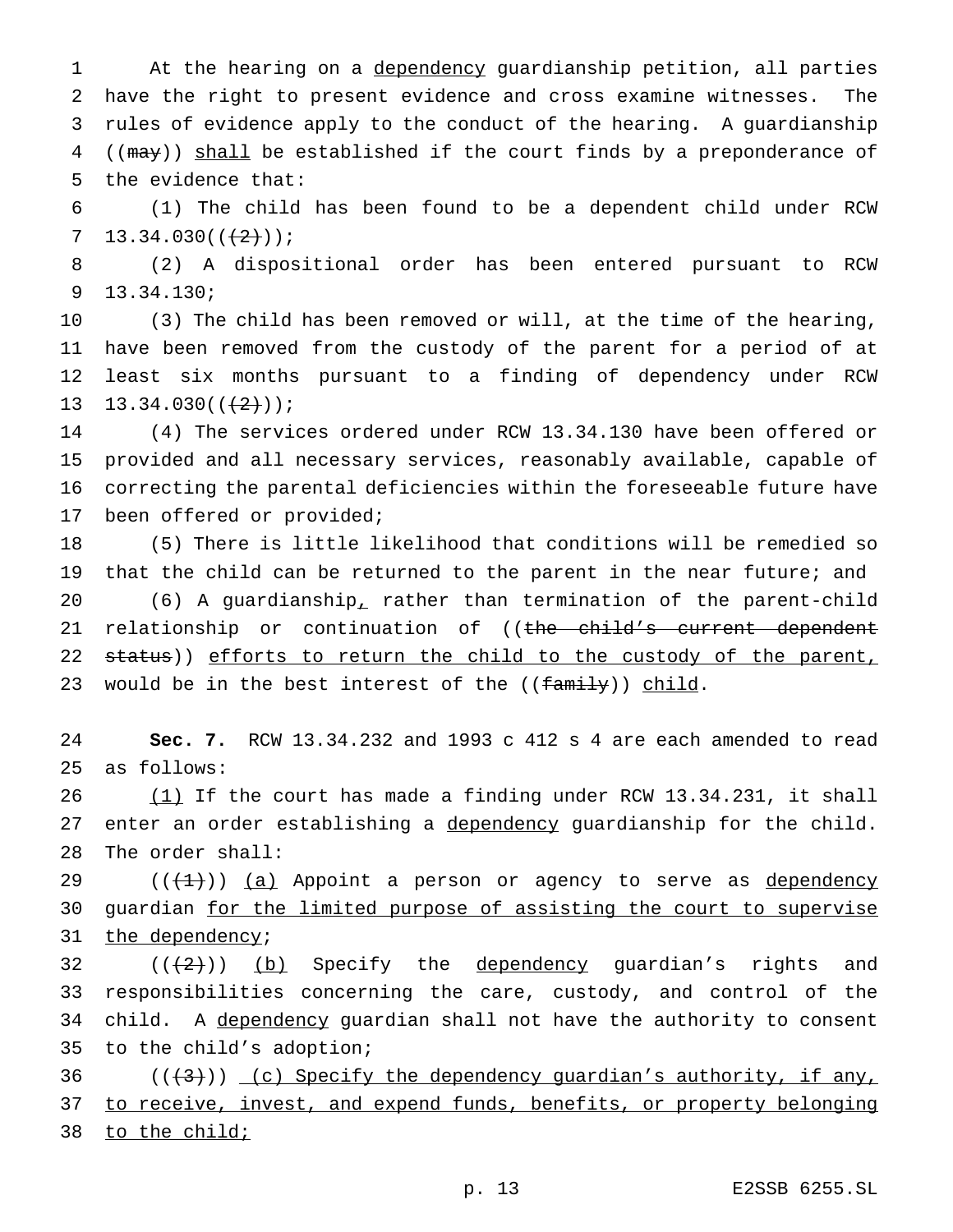(d) Specify an appropriate frequency of visitation between the parent and the child; and ( $(\frac{4}{4})$ ) (e) Specify the need for any continued involvement of the supervising agency and the nature of that involvement, if any. ((The order shall not affect the child's status as a dependent child, and the child shall remain dependent for the duration of the guardianship.)) 8 (2) Unless the court specifies otherwise in the guardianship order, 9 the dependency guardian shall maintain the physical custody of the child and have the following rights and duties: (a) Protect, discipline, and educate the child; (b) Provide food, clothing, shelter, education as required by law, 13 and routine health care for the child; 14 (c) Consent to necessary health and surgical care and sign a 15 release of health care information to appropriate authorities, pursuant 16 to law; (d) Consent to social and school activities of the child; and (e) Provide an annual written accounting to the court regarding 19 receipt by the dependency guardian of any funds, benefits, or property belonging to the child and expenditures made therefrom. (3) As used in this section, the term "health care" includes, but 22 is not limited to, medical, dental, psychological, and psychiatric care and treatment. (4) The child shall remain dependent for the duration of the 25 guardianship. While the guardianship remains in effect, the dependency guardian shall be a party to any dependency proceedings pertaining to the child. (5) The guardianship shall remain in effect only until the child is eighteen years of age or until the court terminates the guardianship 30 order, whichever occurs sooner. **Sec. 8.** RCW 13.34.233 and 1981 c 195 s 4 are each amended to read

 as follows: 33 (1) Any party may ((seek a modification of the)) request the court to modify or terminate a dependency guardianship order under RCW 13.34.150. Notice of any motion to modify or terminate the guardianship shall be served on all other parties, including any agency that was responsible for supervising the child's placement at the time the guardianship petition was filed. Notice shall in all cases be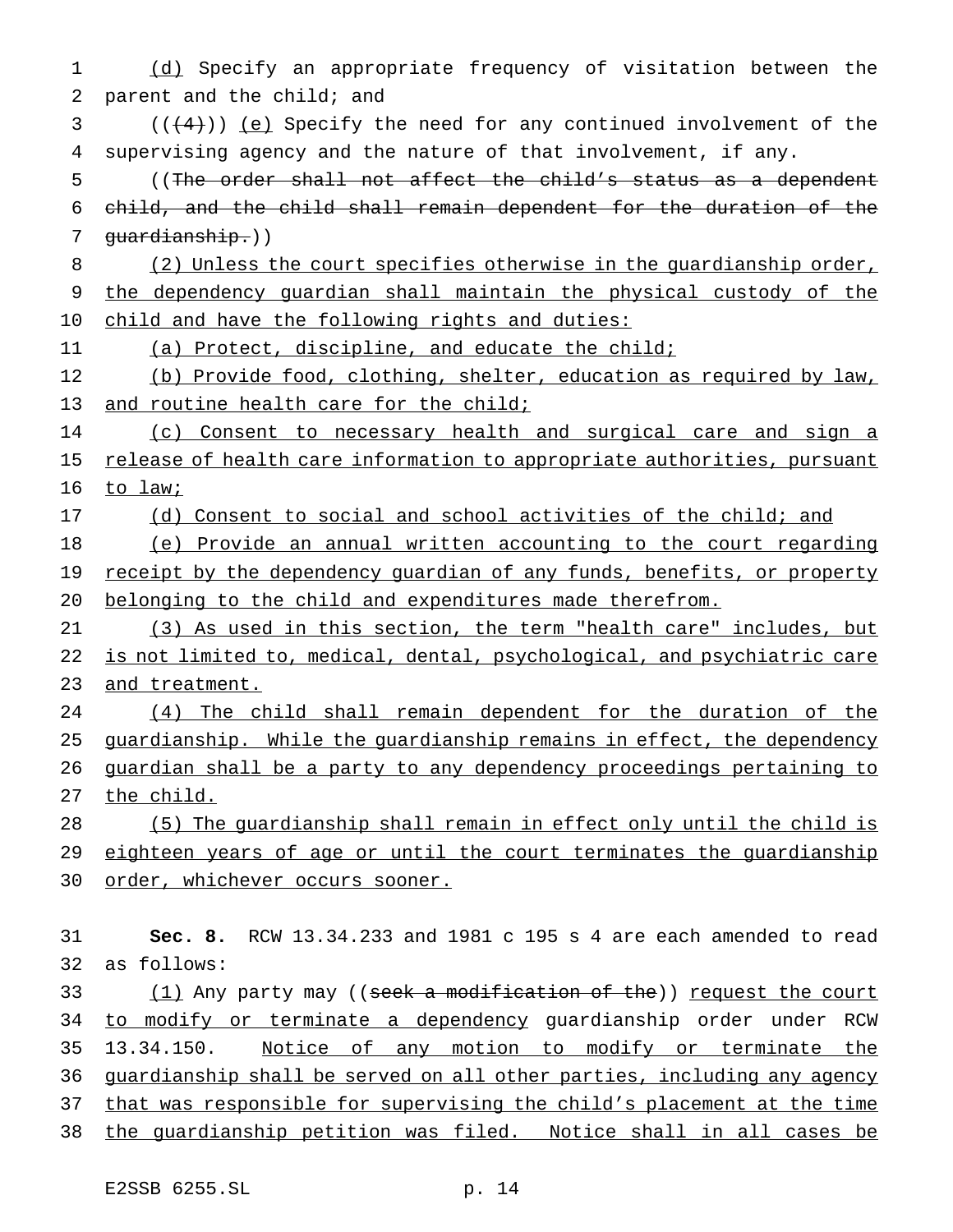served upon the department of social and health services. If the department was not previously a party to the guardianship proceeding, the department shall nevertheless have the right to initiate a proceeding to modify or terminate a guardianship and the right to intervene at any stage of such a proceeding.

 (2) The guardianship may be modified or terminated upon the motion of any party or the department if the court finds by a preponderance of the evidence that there has been a change of circumstances subsequent to the establishment of the guardianship and that it is in the child's best interest to modify or terminate the guardianship. Unless all parties agree to entry of an order modifying or terminating the 12 guardianship, the court shall hold a hearing on the motion.

 (3) Upon entry of an order terminating the guardianship, the dependency guardian shall not have any rights or responsibilities with 15 respect to the child and shall not have legal standing to participate as a party in further dependency proceedings pertaining to the child. 17 The court may allow the child's dependency guardian to attend dependency review proceedings pertaining to the child for the sole 19 purpose of providing information about the child to the court.

 (4) Upon entry of an order terminating the guardianship, the child shall remain dependent and the court shall either return the child to 22 the child's parent or order the child into the custody, control, and care of the department of social and health services or a licensed child- placing agency for placement in a foster home or group care facility licensed pursuant to chapter 74.15 RCW or in a home not 26 required to be licensed pursuant to such chapter. The court shall not 27 place a child in the custody of the child's parent unless the court finds that a reason for removal as set forth in RCW 13.34.130 no longer exists and that such placement is in the child's best interest. The court shall thereafter conduct reviews as provided in RCW 13.34.130(5) and, where applicable, shall hold a permanency planning hearing in accordance with RCW 13.34.145.

 **Sec. 9.** RCW 13.34.234 and 1981 c 195 s 5 are each amended to read as follows:

 Establishment of a dependency guardianship under RCW 13.34.231 and 36 13.34.232 does not preclude  $((a))$  the dependency guardian from receiving foster care payments.